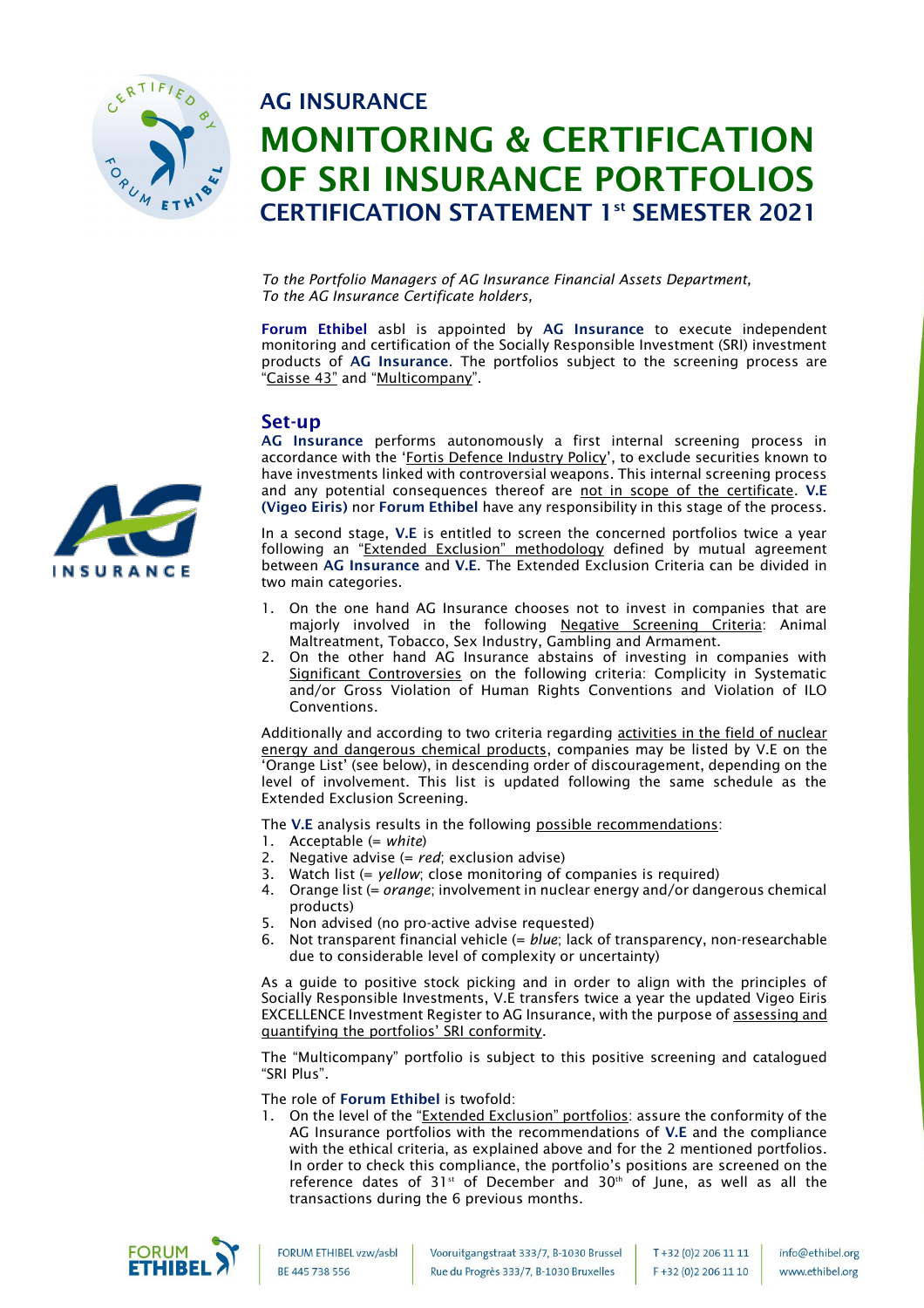2. On the level of the "<u>SRI Plus" approach</u>: monitor and quantify the level of compliance of the investment positions of "Multicompany" with the Vigeo Eiris EXCELLENCE Investment Register.

# The  $2021/1$ <sup>st</sup> semester verification

The audit has been executed in accordance with the contractual stipulations and determinations.

While processing the audit, additional inquiries were answered and the requested information has been provided by AG Insurance and by V.E.

This certification declaration is based on the portfolio positions of June 30, 2021. All positions have meticulously been investigated.

#### Extended Exclusion

The table below illustrates the level compliance of the respective portfolio positions with the V.E recommendations of December 2020.

|                                    | Total AUM $(E)$ | AUM (€) covered   | $%$ of    |
|------------------------------------|-----------------|-------------------|-----------|
| <b>Multicompany Portfolio</b>      | 30/06/2021      | by V.E advice     |           |
| Accepted (white)                   |                 | 107.929.979       | 83,97%    |
| Discouraged (orange)               |                 | 5.247.473         | 4,08%     |
| Watch List (yellow)                |                 | 5.704.762         | 4,44%     |
| Exclusion (red)                    | 128.530.211     | 6.388.300         | 4,97%     |
| Not transparent (blue)             |                 | 1.632.660         | 1,27%     |
| Non advised corporate              |                 | 1.627.037         | 1,27%     |
|                                    | Total AUM $(E)$ | AUM $(E)$ covered | $%$ of    |
| <b>Caisse 43 Portfolio</b>         | 30/06/2021      | By V.E advice     | total AUM |
| Accepted (white)                   |                 | 738.040.335       | 31,93%    |
| Discouraged (orange)               |                 | 26.397.470        | 1,14%     |
| Watch List (yellow)                |                 | 48.664.654        | 2,11%     |
| Exclusion (red)                    | 2.311.770.645   | 30.173.358        | 1,31%     |
| Not transparent (blue)             |                 | 257.458.191       | 11,14%    |
| Non advised corporate              |                 | 31.371.479        | 1,36%     |
| Non advised non corporate<br>bonds |                 | 1.179.665.157     | 51,03%    |

Regarding the compliance with the recommendations issued by V.E in December 2020, the following positions have been detected as non-compliant:

| <b>ISIN</b>                   | Name                      | <b>Quantity</b> | Market value (€) |  |  |
|-------------------------------|---------------------------|-----------------|------------------|--|--|
| <b>Multicompany Portfolio</b> |                           |                 |                  |  |  |
| XS1117297785                  | BLACKROCK 1,25 06/05/25   | 500.000         | 525.850          |  |  |
| XS1107727007                  | CITIGROUP 2,125 10/09/26  | 1.000.000       | 1.096.100        |  |  |
| XS1068874970                  | CITIGROUP 2,375 22/05/24  | 500.000         | 535.600          |  |  |
| XS1329671132                  | EXOR 2,125 02/12/22       | 500.000         | 513.900          |  |  |
| XS0874840845                  | GE CAP EUR 2,625 15/03/23 | 500.000         | 524.300          |  |  |
| DE000A1Z0TA4                  | JAB HOLD 1,625 30/04/25   | 1.500.000       | 1.580.850        |  |  |
| XS0820547825                  | JPM CHASE 2,75 24/08/22   | 500.000         | 518.200          |  |  |
| FR0011832039                  | KERING 2,75 08/04/24      | 500.000         | 541.150          |  |  |
| XS1372839214                  | VODAFONE 2,20 25/08/26    | 500.000         | 552.350          |  |  |
| Caisse 43                     |                           |                 |                  |  |  |
| FR0013209715                  | ATOS SE 1,444 06/10/23    | 5.000.000       | 5.139.800        |  |  |
| XS1140054526                  | BG ENERGY 2,25 21/11/29   | 3.000.000       | 3.426.900        |  |  |
| XS1329671132                  | EXOR 2,125 02/12/22       | 2.000.000       | 2.055.600        |  |  |
| XS1119021357                  | EXOR 2,50 08/10/24        | 3.000.000       | 3.249.000        |  |  |
| XS1238902057                  | GEN ELEC 1,875 28/05/27   | 5.000.000       | 5.391.000        |  |  |



FORUM ETHIBEL vzw/asbl BE 445 738 556

Vooruitgangstraat 333/7, B-1030 Brussel Rue du Progrès 333/7, B-1030 Bruxelles

T+32 (0)2 206 11 11 F +32 (0)2 206 11 10